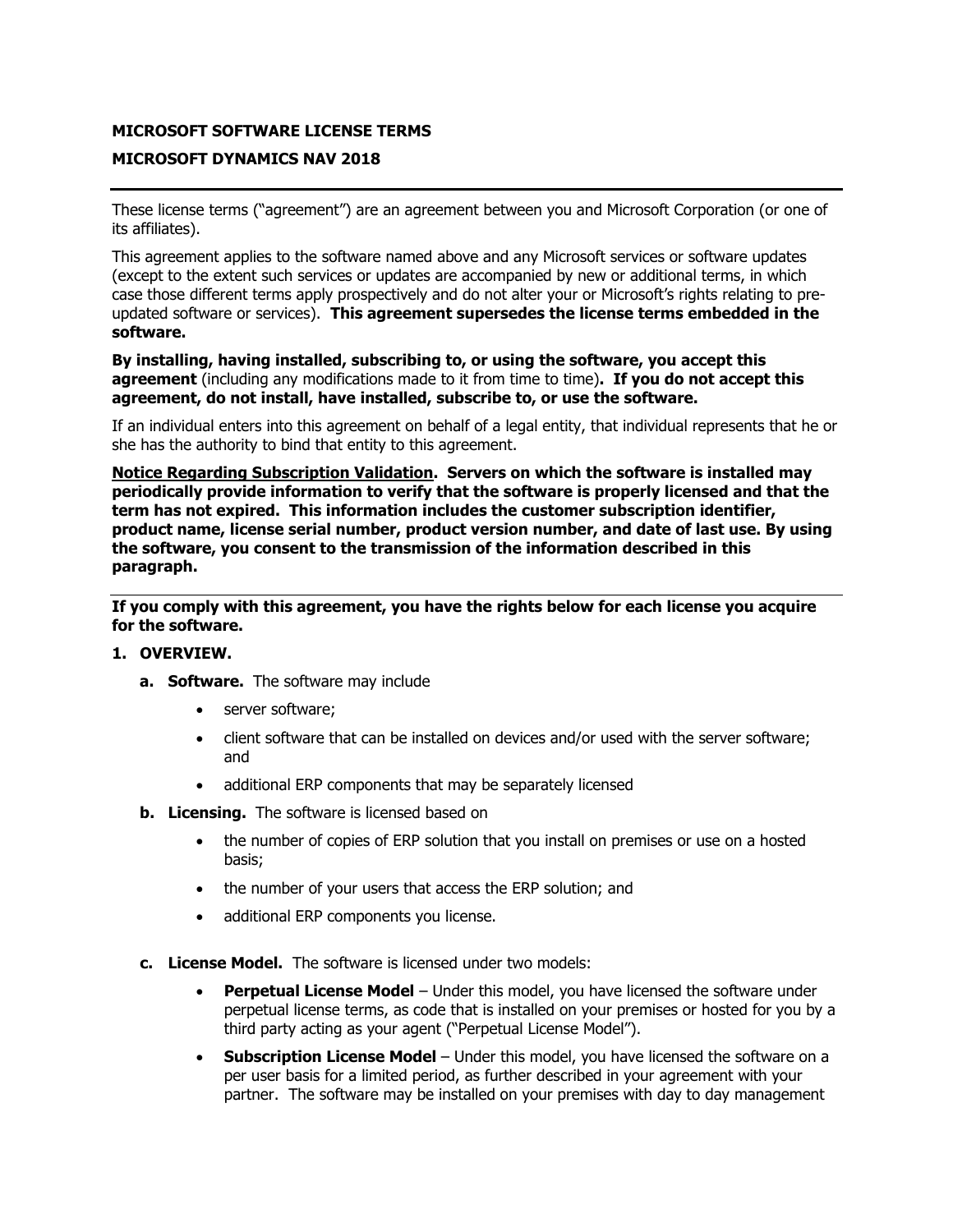and control solely by your partner, or hosted by your partner or any third party providing services to you ("Subscription License Model").

• If your license expires or terminates, your right to use the software will stop immediately. If you continue using the software after that, you could be held liable for infringement of intellectual property rights, which could result in significant damages being assessed against you or other legal remedies.

# **2. DEFINITIONS.**

- "**affiliate**" means any legal entity that directly or indirectly owns, is directly or indirectly owned by, or that is directly or indirectly under common ownership with a party to this agreement.
- **"Additive SAL"** means a SAL that must be used on conjunction with a base SAL.
- "**business process outsourcing**" means the contracting of a specific critical or non-critical business task, function or process to a third-party service provider, where the services provided include direct or indirect access to the software.
- "**CAL**" means client access license.
- **"client software"** means the components of the software that allow a device to access or use the server software or to use certain aspects of the server software.
- "**device**" means a single personal computer, workstation, terminal, handheld computer, mobile phone, personal digital assistant, or other electronic device.
- **"direct access"** occurs when any user logs on to the software through a Microsoft Dynamics client.
- "**ERP**" means enterprise resource planning.
- "**ERP solution**" means the components of the software that control your users and financial reporting units.
- **"External Accountant User"** means a user employed by a third party to access the software, solely to provide supplemental professional accounting or bookkeeping services related to the auditing process.
- **"external user"** means your customers that are not included in the definition of "you".
- "**Full User**" means a user who has unrestricted access to all of the functionality in the server software including setting-up, administering and managing all parameters or functional processes across the ERP solution.
- "**Instance"** means an image of software that is created by executing the software's setup or install procedure or by duplicating an existing Instance.
- **"internal business purposes"** means managing your business, but not that of an independent third party.
- "**Limited User**" means a user who accesses your ERP solution directly or indirectly for purposes of completing only the tasks described below. Any access beyond these limitations requires a Full User.
	- (i) "Read" access to data contained in the ERP solution through any client; or
	- (ii) "Write" access through any client accessing the ERP solution via the Microsoft Dynamics NAV API to a maximum of 3 table objects with the following exceptions:
		- limited users are not authorized to write to any of the following tables: General Ledger Entry (table number 17), Permission Set (table number 2000000004), Permission (table number 2000000005) or Access Control (table number 2000000053); and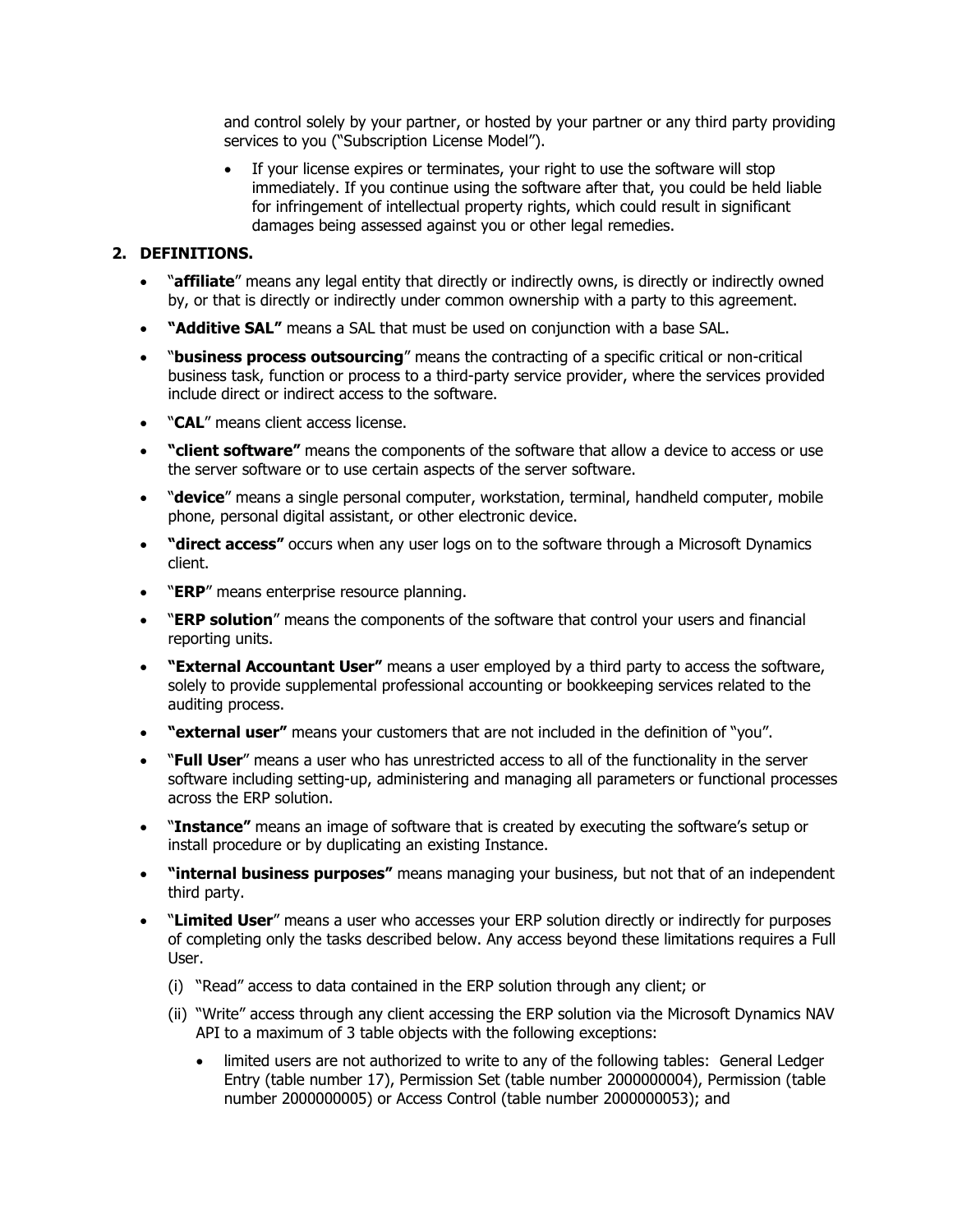- any table described in Appendix A of the software's Licensing Guide as "Limited User Included Tables" do not count towards the 3 table objects. Microsoft may update such Appendix A of the Licensing Guide from time to time, at its discretion, to include additional Tables. See the Microsoft Dynamics NAV Licensing Guide located at [https://aka.ms/NAV2018LicensingGuide.](https://mbs.microsoft.com/Files/partner/All_Products/PriceOrder/Licensing_Policies/MicrosoftDynamicsNAV2018LicensingGuide.pdf)
- **"operating system environment" or "OSE"** means all or part of an operating system Instance, or all or part of a virtual (or otherwise emulated) operating system Instance which enables separate machine identity (primary computer name or similar unique identifier) or separate administrative rights, and instances of applications, if any, configured to run on the operating system Instance or parts identified above. There are two types of OSEs, physical and virtual. A physical hardware system can have one Physical OSE and/or one or more Virtual OSEs.
- "**ownership**" means more than 50% ownership.
- "**partner**" means the entity that has signed a channel partner agreement with Microsoft authorizing it to market and distribute copies of the software. As used in this agreement or related, references to "partner" refer solely to marketing relationships and do not refer to or imply a partnership or any other legal relationship.
- **"Physical OSE"** means an OSE that is configured to run directly on a physical hardware system. The operating system Instance used to run hardware virtualization software (e.g. Microsoft Hyper-V Server or similar technologies) or to provide hardware virtualization services (e.g. Microsoft virtualization technology or similar technologies) is considered part of the Physical OSE.
- "**SAL**" means subscriber access license.
- **"server"** means a physical hardware system capable of running server software.
- **"Server Farm"** means a single data center or two data centers each physically located:
	- in a time zone that is within four hours of the local time zone of the other (Coordinated Universal Time (UTC) and not DST), and/or
	- within the European Union (EU) and/or European Free Trade Association (EFTA).
- **"server software"** means the components of the software that provides services or functionality on your server.
- **"System Administrator User"** means a user accessing the software, solely to install, configure and maintain the server software, including management of user rights.
- **"Virtual OSE"** means an OSE that is configured to run on a virtual hardware system.
- "**you**" means the legal entity that has agreed to this agreement, your affiliates, and each of your, and your affiliates', employees, contractors, agents and suppliers.

# **3. INSTALLATION AND USE RIGHTS.**

- **a. Server Software.** You must purchase a server software license to use the server software. You may install an unlimited number of copies of the server software to access your ERP solution.
- **b. Client Software.** You may only use the client software with the ERP solution. You may install an unlimited number of copies of the client software to access your ERP solution.
- **c. Additional ERP Components.** If additional ERP components are available to you, you must obtain a separate license for each ERP solution if you wish to run an additional ERP component for multiple ERP solutions. For additional information and license restrictions regarding additional ERP components, see the Microsoft Dynamics NAV Licensing Guide located at [https://aka.ms/NAV2018LicensingGuide.](https://mbs.microsoft.com/Files/partner/All_Products/PriceOrder/Licensing_Policies/MicrosoftDynamicsNAV2018LicensingGuide.pdf)
- **d. Product Keys.** The software requires a key to install or access it. You are responsible for the use of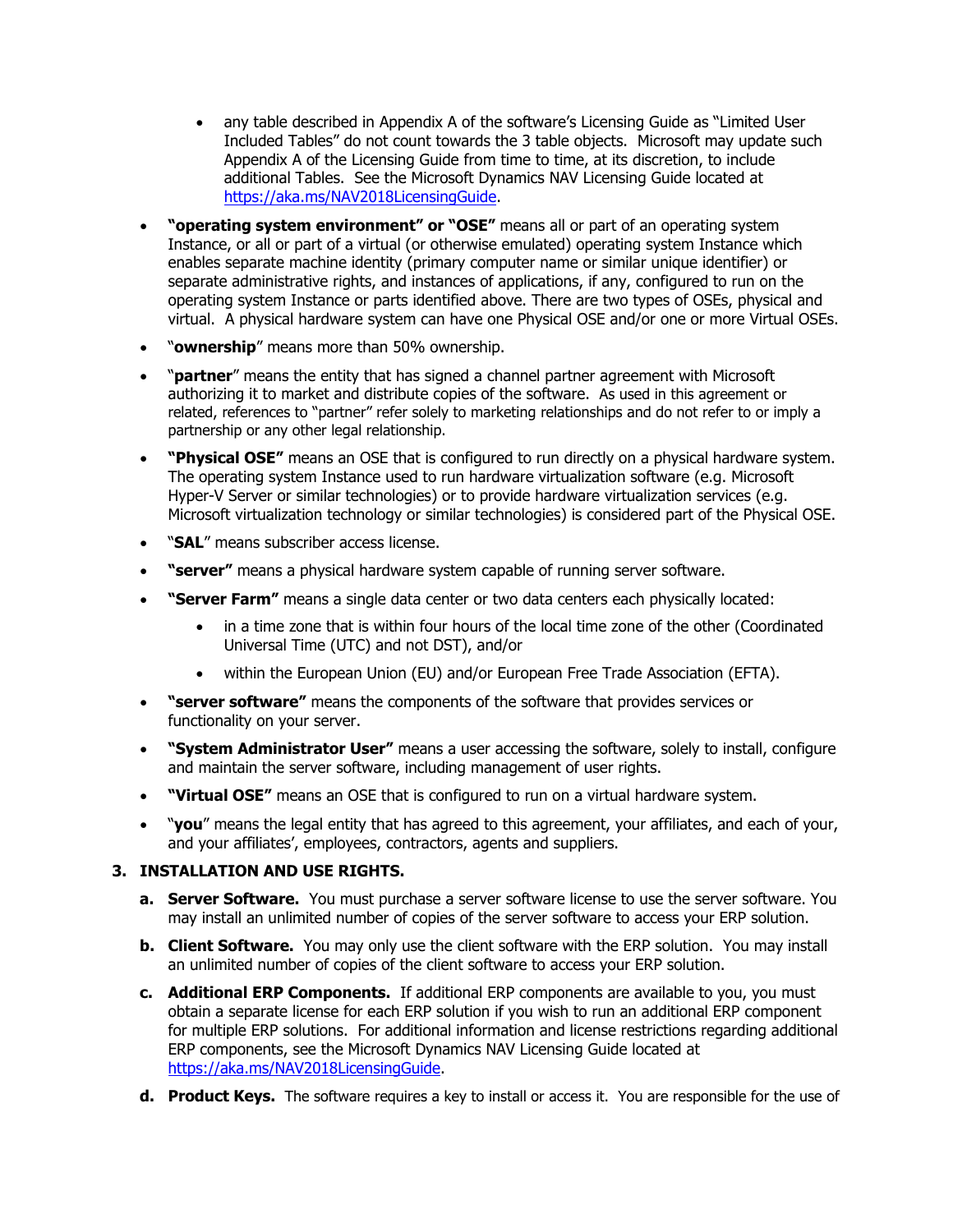any product key(s) assigned to you and must not share the key(s) with third parties. You may use as many copies of the software (including modifications) as the product key permits.

- **e. Font Components.** While the software is running, you may use its fonts to display and print content. You may temporarily download the fonts to a printer or other output device to print content, and you may embed fonts in content only as permitted by the embedding restrictions in the fonts.
- **4. TYPES OF USER LICENSES.** Except as otherwise specified, the types of user licenses for the software are as follows:
	- **a. Access Licenses (CALs and SALs).** In addition to the server software license, you must acquire and assign an Access License to each user that accesses the ERP solution directly or indirectly. You need an Access License for each user that directly or indirectly accesses the ERP solution through a third party application. Access Licenses are specific to an ERP solution and may not be used with or shared among different ERP solutions.

**Types of CALs.** There are two types of CALs: Full CALs and Limited CALs.

- A "**Full CAL**" is a license that entitles a user to perform the tasks of a Full User.
- A **"Limited CAL"** is a license that entitles a user to perform only the tasks of a Limited User. You may license up to 4 Limited CALs per Full CAL.

**Types of SALs.** There are three types of SALs: Standard SALs, Extended Use Additive SALs, and Limited SALs.

- A "**Standard SAL**" is a base SAL license that entitles a user to perform Full User tasks across the ERP Solution using all of the functionality included in the Starter Pack, as described in the Microsoft Dynamics NAV Licensing Guide located at [https://aka.ms/NAV2018LicensingGuide.](https://mbs.microsoft.com/Files/partner/All_Products/PriceOrder/Licensing_Policies/MicrosoftDynamicsNAV2018LicensingGuide.pdf)
- An **"Extended Use Additive SAL"** is a license, additive to the Standard SAL, which entitles a user to perform Full User tasks using the functionality included in the Extended Pack, as described in the Microsoft Dynamics NAV Licensing Guide.
- A **"Limited SAL"** is a license that entitles a user to perform only the tasks of a Limited User.
- **b. "Concurrent CALs"** are licenses that allow any user to access the ERP solution. The number of concurrent CALs licensed refers to the maximum number of users that may access the ERP solution simultaneously. You may select the Full CAL or Limited CAL as concurrent CAL types. Concurrent CALs can only be licensed under the Perpetual License Model.
- **c. "User SALs"** are licenses that are specific to each user and may not be shared with other users. You may select the Standard SAL, the Extended Use Additive SAL, or the Limited SAL as user SAL types. If you select the Extended Use Additive SAL, You must license Extended Use Additive SALs for all Standard SALs. The Limited SAL grants access to the same set of functionalities that are available to users performing Full User tasks, subject to the restrictions listed in the Limited User definition. Microsoft grants you, at no charge, two SALs of the same type used by your Full Users: one specifically for an External Accountant User, and one specifically for a System Administrator User. You may permanently reassign your user SAL from one user to another. You may temporarily reassign your user SAL to a temporary user while the permanent user is absent. The External Accountant User and the System Administrator User cannot be used for any other purposes. User SALs can only be licensed under the Subscription License Model.
- **d. "External Users"** You do not need Access Licenses for external users. External users must be designated in the user table for the software, and cannot use any clients provided by the Microsoft Dynamics NAV Application Programming Interface (API), such as the Microsoft Dynamics NAV 2018 Windows client, or the Microsoft Dynamics NAV 2018 Web Client. External User licenses must not be used for business process outsourcing purposes.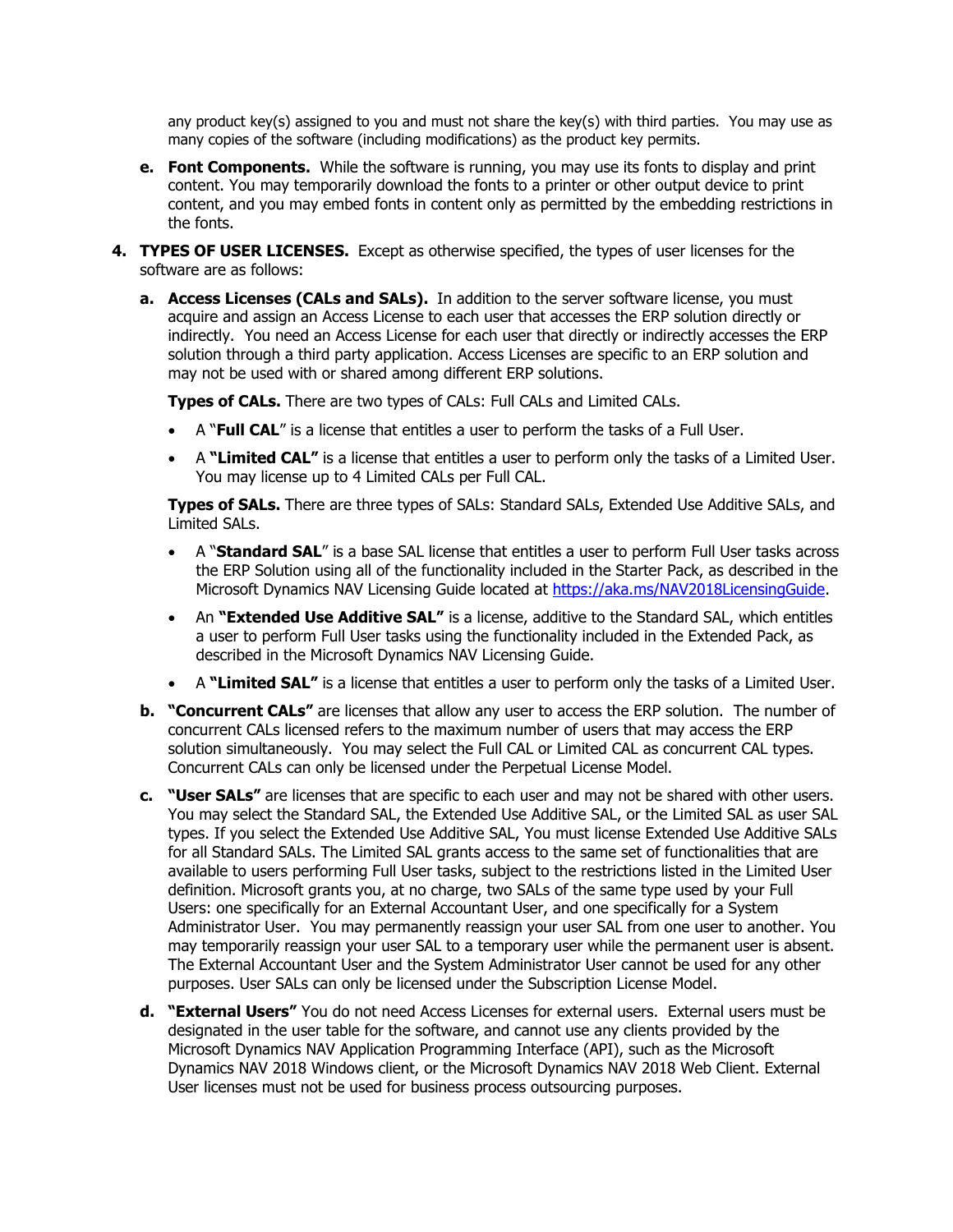For additional information about the types of user licenses and the license restrictions regarding user licenses, see the Microsoft Dynamics NAV Licensing Guide located at [https://aka.ms/NAV2018LicensingGuide.](https://mbs.microsoft.com/Files/partner/All_Products/PriceOrder/Licensing_Policies/MicrosoftDynamicsNAV2018LicensingGuide.pdf)

# **5. TERMS SPECIFIC TO SUBSCRIPTION LICENSE MODEL.**

## a. **Subscription Validation.**

- Servers on which the software is installed will from time to time perform a validation check of the software. Validation verifies that the software has been properly licensed. It also verifies that no unauthorized changes have been made to the validation functions of the software.
	- The validation check may be initiated by the software or Microsoft. To enable validation checks, the software may from time to time require updates or additional downloads of the validation functions of the software. The updates or downloads are required for the proper functioning of the software and may be downloaded and installed without further notice to you. During or after a validation check, the server may send information about the software, the computer and the results of the validation check to Microsoft. This information includes customer subscription identifier, product name, license serial number, product version number, and the date of last use. Microsoft will use this information only to verify licensing compliance. By using the software, you consent to the transmission of this information. For more information about validation and what is sent during or after a validation check, see [https://go.microsoft.com/fwlink/?linkid=829950.](https://go.microsoft.com/fwlink/?linkid=829950)
- If, after a validation check, the software is found to be improperly licensed, Microsoft or your partner may provide notice that the software is improperly licensed, and you may
	- receive reminders to obtain a properly licensed copy of the software, or
	- need to follow instructions in the notice to be licensed to use the software.
- b. **Term.** The term for your subscription license is set in your agreement with your partner.

## **6. ADDITIONAL LICENSING REQUIREMENTS AND/OR USE RIGHTS**

- **a. Multiplexing.** Multiplexing (sometimes referred to as "pooling") is a manner of indirect hardware or software access ("indirect access") that
	- pools connections,
	- reroutes information,
	- reduces the number of users that directly access or use the software, or
	- reduces the number of users the software directly manages.

Any user accessing the ERP Solution through a multiplexed connection must be appropriately licensed with an Access License.

**b. Business Process Outsourcing.** You may not use the software to provide business process outsourcing services to your clients or customers. You may however make your Access Licenses available to business process outsourcers acting on your behalf and providing services to your business.

## **c. License Mobility and Outsourcing Software Management.**

- **License Mobility.** You may reassign your ERP Solution Licenses, for which you are under a current maintenance plan, to (i) any servers running Physical OSEs or Virtual OSEs dedicated to you and located within the same Server Farm as often as needed, or (ii) from one Server Farm to another, but not on a short-term basis (i.e., not within 90 days of the last assignment).
- **Outsourcing Software Management.** You may install and use permitted copies of the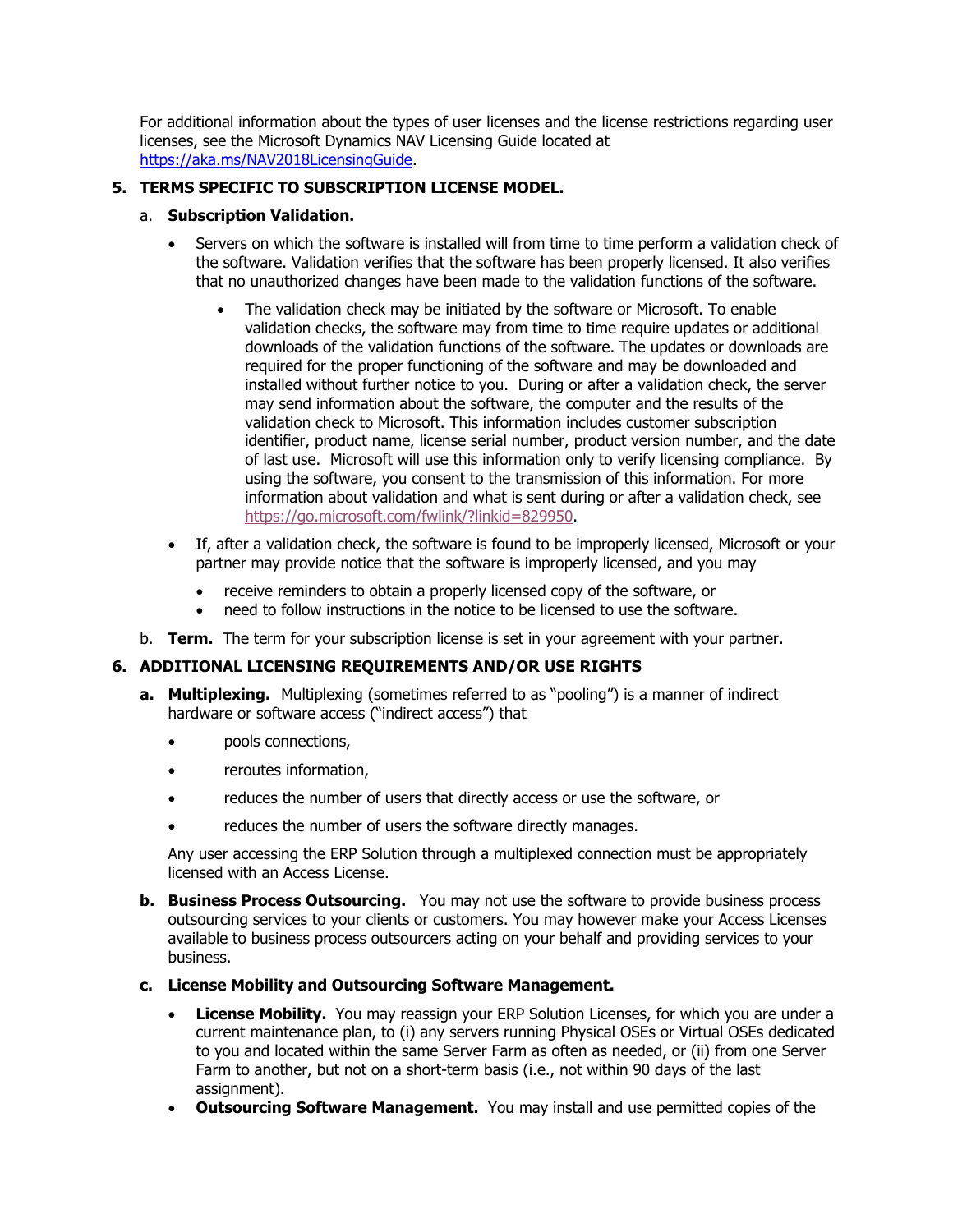software on servers and other devices that are under the day-to-day management and control of third parties, provided all such servers and other devices are and remain fully dedicated to your use. You are responsible for all of the obligations under your licensing agreement regardless of the physical location of the hardware upon which the software is used.

**d. License Grant for Templates.** You may copy and use templates provided with the software and identified for such use in documents and projects that you create. You may distribute those documents and projects non-commercially.

**e. Included Microsoft Applications.** This software includes components from MSFT SQL Server 2016 Express, Microsoft SQL Server 2012 Native Client, Microsoft SQL Server 2012 Shared Management Objects, Microsoft Exchange Web Services Managed API 2.2, Microsoft Chart Controls for Microsoft.NET Framework 4.5 for Microsoft Windows Operating System, Microsoft Dynamics 365 CRM SDK core tools**,**  Microsoft Dynamics CRM SDK Assemblies**,** .NET Framework 4.7**,** Microsoft.AspNetCore.Mvc**,**  Microsoft.AspNetCore.Mvc.TagHelpers**,** Microsoft.AspNetCore.Cors**,**  Microsoft.AspNetCore.Server.IISIntegration**,** Microsoft.AspNetCore.Server.Kestrel**,**  Microsoft.AspNetCore.Server.Kestrel.Https**,** Microsoft.AspNetCore.StaticFiles**,**  Microsoft.AspNetCore.Diagnostics**,** Microsoft.AspNetCore.Authentication.Cookies**,**  Microsoft.AspNetCore.Routing**,** Microsoft.AspNetCore.ResponseCaching**,**  Microsoft.Extensions.Configuration.EnvironmentVariables**,** Microsoft.Extensions.Configuration.Json**,**  Microsoft.Extensions.Logging**,** Microsoft.Extensions.Logging.Console**,**  Microsoft.Extensions.Logging.Debug**,** Microsoft.Extensions.Logging.Filter**,**  Microsoft.Extensions.Options.ConfigurationExtensions**,** MicrosoftServiceFabric**,**  Microsoft.ServiceFabric.Data**,** Microsoft.ServiceFabric.Services**,**  Microsoft.ServiceFabric.AspNetCore.WebListener**,** Microsoft.AspNetCore.ResponseCaching**,**  System.Collections.Immutable**,** Microsoft.Extensions.Configuration.CommandLine**,** Microsoft Report Viewer Control for ASP.Net Web Forms applications**,** Microsoft SQL Server 2016 Report Builder**,** Microsoft SQL Server 2016 System CLR Types, Microsoft.AspNet.OData 6.1.0, Microsoft.Extensions.DependencyInjection 1.0.0, Microsoft.Extensions.DependencyInjection.Abstractions 1.0.0, Microsoft.OData.Core 7.2.0, Microsoft.OData.Edm 7.2.0, Microsoft.Spatial 7.2.0, Microsoft.CodeAnalysis.Analyzers 1.1. These components are governed by separate agreements and their own product support policies, as described in the license terms found in the installation directory for that component or in the "Licenses" folder accompanying the software.

- **f. Modifications.** You may modify the software only as necessary to use it for your internal business purposes if you received it in source code form or you or any third party acting on your behalf have licensed tools from Microsoft that allow you or that third party to modify the software's object code. **Microsoft is not responsible for any problems that result from modifications made to the software.** For any modifications, **you will indemnify, defend, and hold harmless Microsoft from any claims, including attorneys' fees, related to any modification made to the software or use of your programs that include any modification.** Microsoft does not, and will not have any obligation to, provide technical or other support for any modifications to the software.
- **g. Fictitious Data.** The uniform resource locators (URLs), addresses, names of individuals, companies, cities, states, and other items depicted and referenced in Microsoft material are fictitious in nature. They are provided as examples and illustrations only. No real association or connection is intended or should be inferred.
- **h. Complex Software.** The software is complex computer software. Its performance will vary depending on your hardware platform, software interactions, the configuration of the software and other factors. The software is neither fault tolerant nor free from errors, conflicts or interruptions.
- **i. Third Party Software.** The software may include third party applications that are licensed to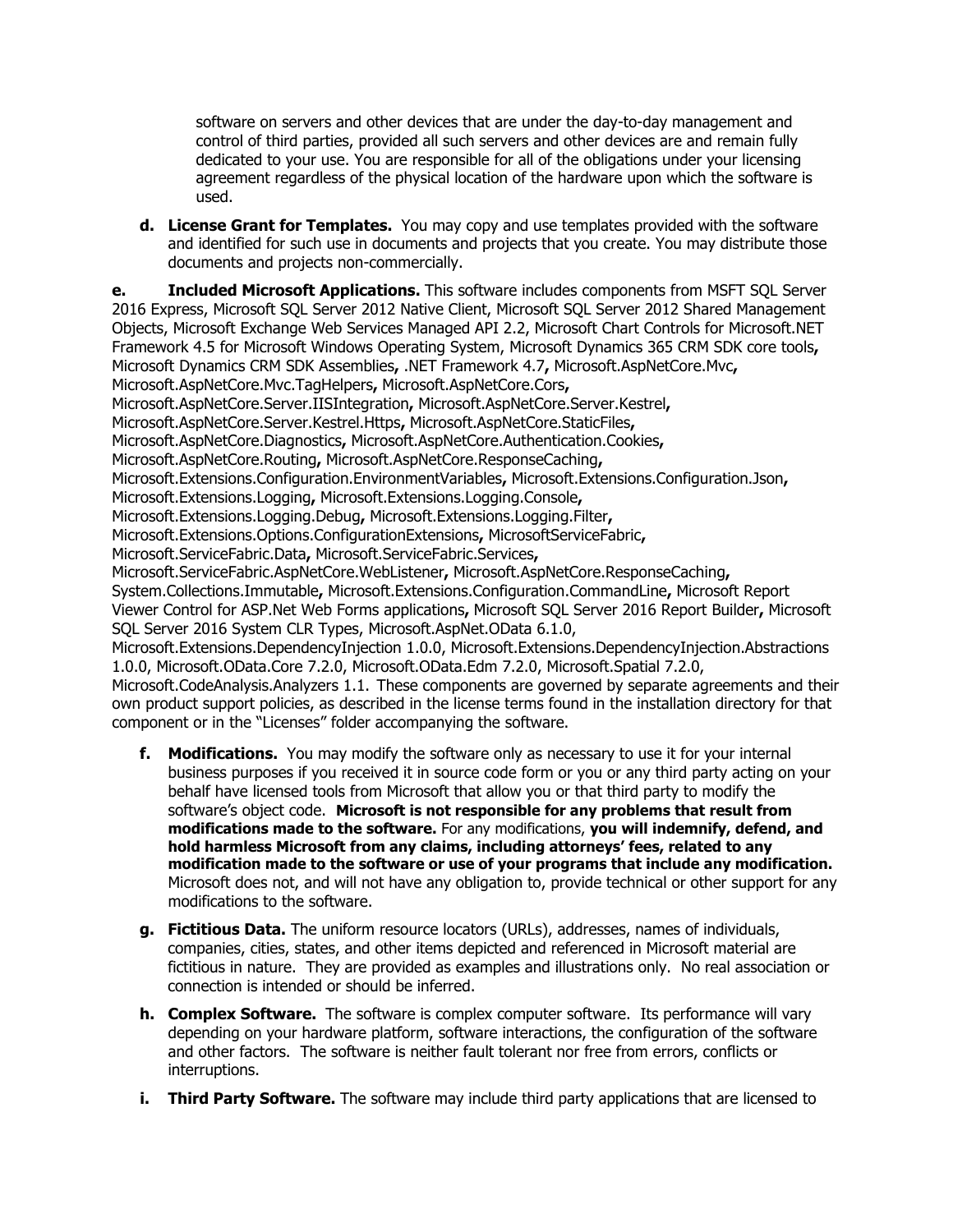you under this agreement or under their own terms. License terms, notices, and acknowledgements, if any, for the third party applications may be accessible online at http://aka.ms/thirdpartynotices or in an accompanying notices file. Even if such applications are governed by other agreements, the disclaimer, limitations on, and exclusions of damages below also apply to the extent allowed by applicable law.

- **j.** Additional Functionality. Microsoft may provide additional functionality for the software. Other license terms and fees may apply.
- **7. DATA COLLECTION.** The software may collect information about you and your use of the software and send that to Microsoft. Microsoft may use this information to provide services and improve Microsoft's products and services. Your opt-out rights, if any, are described in the product documentation. Some features in the software may enable collection of data from users of your applications that access or use the software. If you use these features to enable data collection in your applications, you must comply with applicable law, including getting any required user consent, and maintain a prominent privacy policy that accurately informs users about how you use, collect, and share their data. You can learn more about Microsoft's data collection and use in the product documentation and the Microsoft Privacy Statement at

<https://go.microsoft.com/fwlink/p/?linkid=857875>. You agree to comply with all applicable provisions of the Microsoft Privacy Statement.

**8. COMPETITIVE BENCHMARKING.** If you are a direct competitor, and you access or use the software for purposes of competitive benchmarking, analysis, or intelligence gathering, you waive as against Microsoft, its subsidiaries, and its affiliated companies (including prospectively) any competitive use, access, and benchmarking test restrictions in the terms governing your software to the extent your terms of use are, or purport to be, more restrictive than Microsoft's terms. If you do not waive any such purported restrictions in the terms governing your software, you are not allowed to access or use this software, and will not do so.

#### **9. SCOPE OF LICENSE.**

The software is licensed, not sold. Microsoft reserves all other rights. Unless applicable law gives you more rights despite this limitation, you will not (and have no right to):

- **a.** work around any technical limitations in the software that only allow you to use it in certain ways;
- **b.** reverse engineer, decompile or disassemble the software;
- **c.** remove, minimize, block, or modify any notices of Microsoft or its suppliers in the software;
- d. use the software in any way that is against the law or to create or propagate malware; or
- e. share, publish, distribute, or lend the software, provide the software as a stand-alone hosted solution for others to use, or transfer the software or this agreement to any third party.
- **10. BACKUP COPY.** You may make multiple copies of the software for backup, development and testing purposes, so long as such copies are not used in production and the development or testing is for your internal business purpose only. Your backup copies may be hosted by a third party on your behalf as provided in Section 6.b.
- **11. FAIL-OVER RIGHTS.** In addition to your use of the software under Section 3 above, you may run a single passive fail-over of your ERP solution that will only be used or accessed for temporary support when the primary ERP solution is unavailable.
- **12. LICENSE TRANSFER.** Nothing in this agreement prohibits the transfer of the software to the extent allowed under applicable law if the distribution right has been exhausted.
- **13. DOCUMENTATION.** Any person that has valid access to your computer or internal network may copy and use the documentation for your internal, reference purposes.
- **14. DOWNGRADE.** You have no rights to use earlier versions of the software under this license and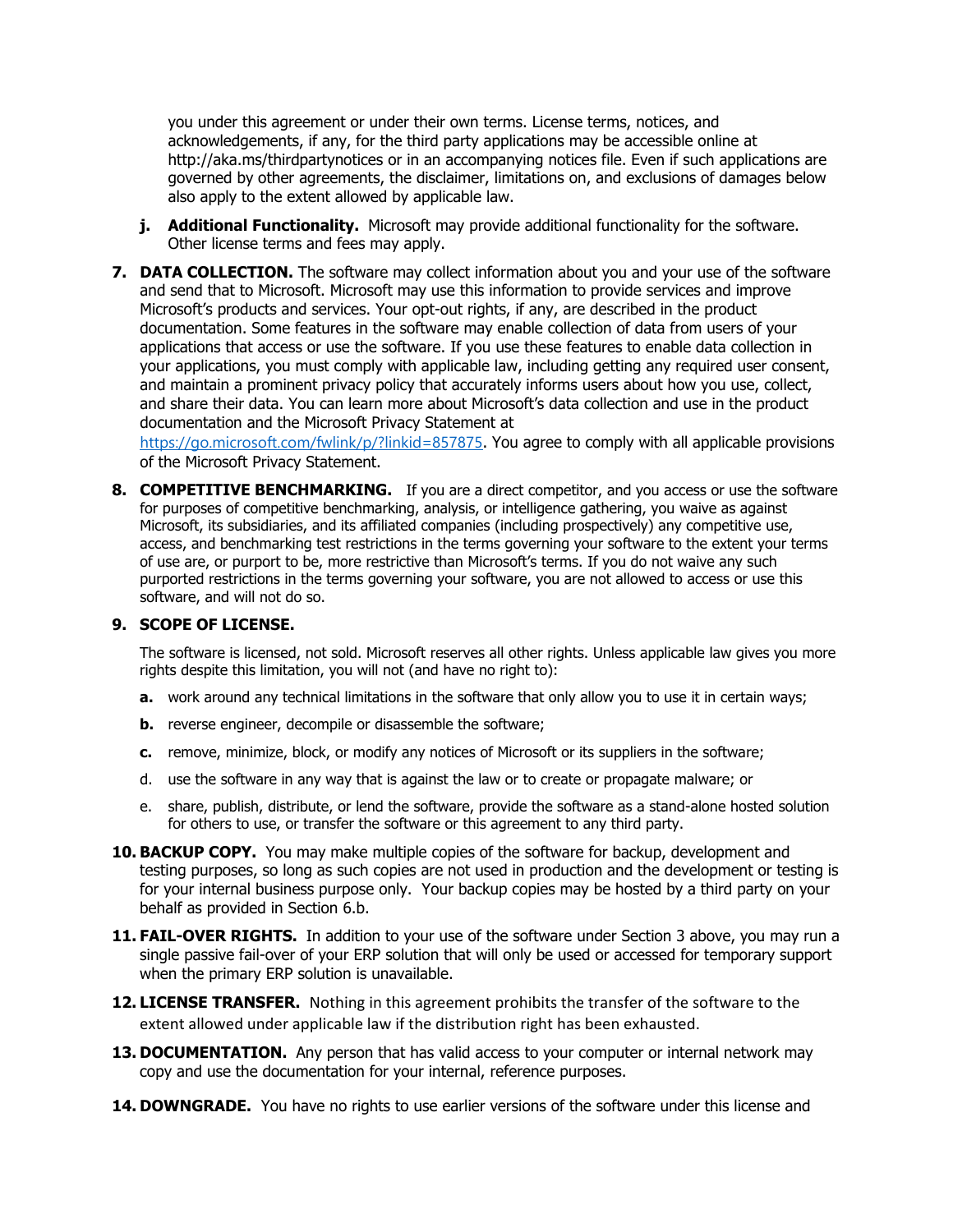Microsoft is not obligated to supply earlier versions to you.

- **15. EXPORT RESTRICTIONS.** You must comply with all domestic and international export laws and regulations that apply to the software, which include restrictions on destinations, end users, and end use. For further information on export restrictions, visit http://aka.ms/exporting.
- **16. SUPPORT SERVICES.** Microsoft provides support services for the software as described at https://support.microsoft.com/en-us/lifecycle/search.
- **17. LOCALIZATION AND TRANSLATION.** Microsoft provides certain localizations and translations for the software as described at [https://go.microsoft.com/fwlink/?linkid=829759.](https://go.microsoft.com/fwlink/?linkid=829759)
- **18. UPDATES.** The software may periodically check for updates, and download and install them for you. You may obtain updates only from Microsoft or authorized sources. Microsoft may need to update your system to provide you with updates. You agree to receive these automatic updates without any additional notice. Updates may not include or support all existing software features, services, or peripheral devices.
- **19. TERMINATION.** Without prejudice to any other rights, Microsoft may terminate this agreement if you fail to comply with any of its terms or conditions. In such event, you must destroy all copies of the software and all of its component parts.
- **20. ENTIRE AGREEMENT.** This agreement (including the warranty below), and any other terms Microsoft may provide for supplements, updates, or third party applications, is the entire agreement for the software.
- **21. APPLICABLE LAW AND PLACE TO RESOLVE DISPUTES.** If you acquired the software in the United States or Canada, the laws of the state or province where you live (or, if a business, where your principal place of business is located) govern the interpretation of this agreement, claims for its breach, and all other claims (including consumer protection, unfair competition, and tort claims), regardless of conflict of laws principles. If you acquired the software in any other country, its laws apply. If U.S. federal jurisdiction exists, you and Microsoft consent to exclusive jurisdiction and venue in the federal court in King County, Washington for all disputes heard in court. If not, you and Microsoft consent to exclusive jurisdiction and venue in the Superior Court of King County, Washington for all disputes heard in court.
- **22. CONSUMER RIGHTS; REGIONAL VARIATIONS.** This agreement describes certain legal rights. You may have other rights, including consumer rights, under the laws of your state, province, or country. Separate and apart from your relationship with Microsoft, you may also have rights with respect to the party from which you acquired the software. This agreement does not change those other rights if the laws of your state, province, or country do not permit it to do so. For example, if you acquired the software in one of the below regions, or mandatory country law applies, then the following provisions apply to you:
	- a. **Australia.** You have statutory guarantees under the Australian Consumer Law and nothing in this agreement is intended to affect those rights.
	- b. **Canada.** If you acquired this software in Canada, you may stop receiving updates by turning off the automatic update feature, disconnecting your device from the Internet (if and when you re-connect to the Internet, however, the software will resume checking for and installing updates), or uninstalling the software. The product documentation, if any, may also specify how to turn off updates for your specific device or software.
	- **c. Germany and Austria.**
		- (i) **Warranty.** The properly licensed software will perform substantially as described in any Microsoft materials that accompany the software. However, Microsoft gives no contractual guarantee in relation to the licensed software.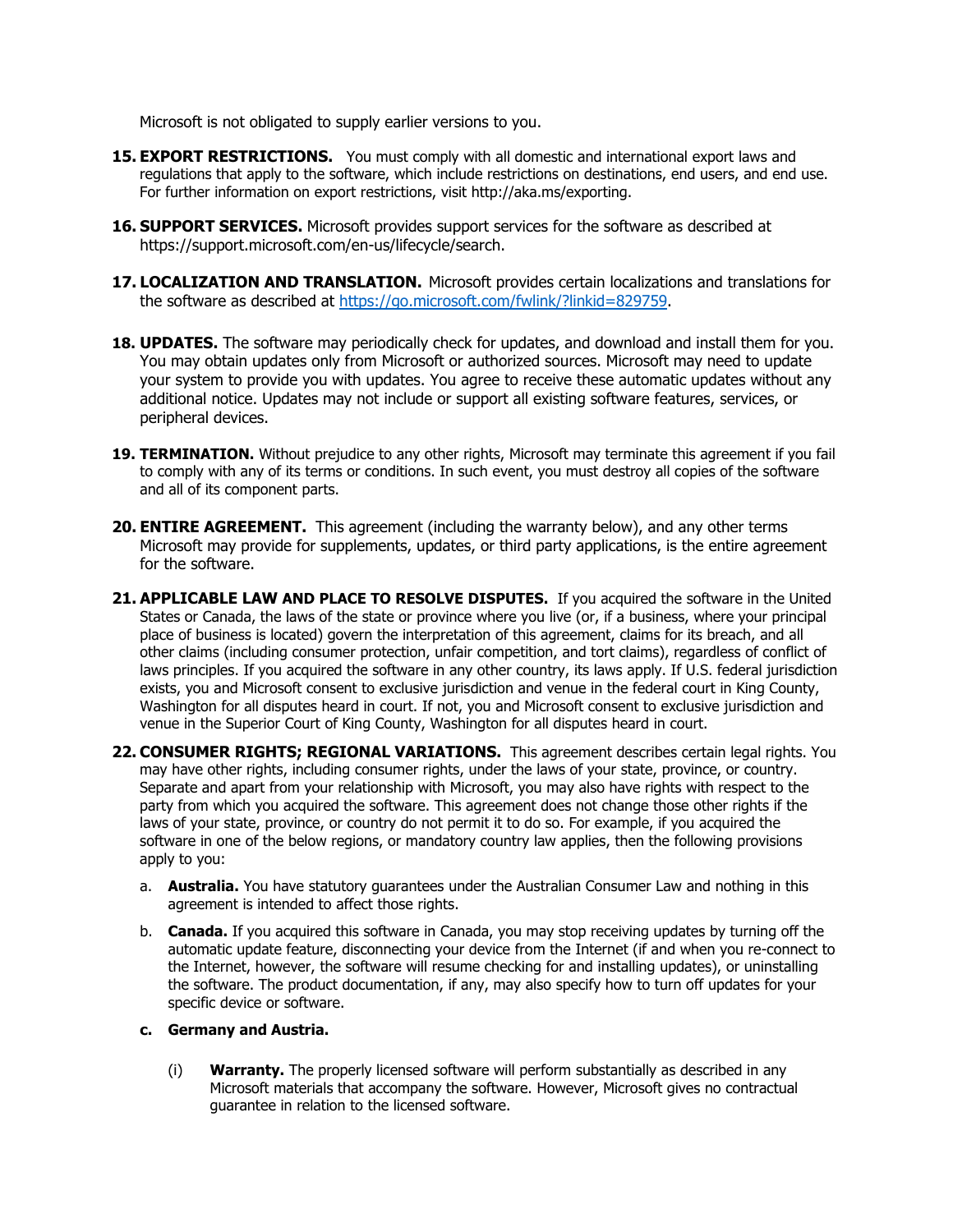(ii) **Limitation of Liability.** In case of intentional conduct, gross negligence, claims based on the Product Liability Act, as well as, in case of death or personal or physical injury, Microsoft is liable according to the statutory law.

Subject to the foregoing clause (ii), Microsoft will only be liable for slight negligence if Microsoft is in breach of such material contractual obligations, the fulfillment of which facilitate the due performance of this agreement, the breach of which would endanger the purpose of this agreement and the compliance with which a party may constantly trust in (so-called "cardinal obligations"). In other cases of slight negligence, Microsoft will not be liable for slight negligence.

**23. DEFENSE OF INFRINGEMENT AND MISAPPROPRIATION CLAIMS.** Microsoft will defend you against any claims made by an unaffiliated third party that the software infringes its patent, copyright or trademark or misappropriates its trade secret, and will pay the amount of any resulting adverse final judgment (or settlement to which Microsoft consents).

You must notify us promptly in writing of the claim and give us sole control over its defense or settlement. You agree to provide us with reasonable assistance in defending the claim, and Microsoft will reimburse you for reasonable out of pocket expenses that you incur in providing that assistance. The terms "misappropriation" and "trade secret" are used as defined in the Uniform Trade Secrets Act, except in the case of claims arising outside the United States, in which case "trade secret" will mean "undisclosed information" as described in Article 39.2 of the TRIPs agreement and "misappropriation" will mean intentionally unlawful use.

Our obligations will not apply to the extent that the claim or adverse final judgment is based on (i) your use of the software after Microsoft notifies you to discontinue use due to such a claim; (ii) your combining the software with a non-Microsoft product (hardware, software or service), data or business process including third party add-ons or programs; (iii) damages attributable to the value of the use of a non-Microsoft product, data or business process; (iv) your altering or modifying the software, including any modifications by third parties; (v) your distribution of the software to, or its use for the benefit of, any third party; (vi) your use of Microsoft trademark(s) without express written consent to do so; or (vii) for any trade secret claim, your acquiring a trade secret (a) through improper means; (b) under circumstances giving rise to a duty to maintain its secrecy or limit its use; or (c) from a person (other than Microsoft or its affiliates) who owed to the party asserting the claim a duty to maintain the secrecy or limit the use of the trade secret. You will reimburse us for any costs or damages that result from these actions.

If Microsoft receives information concerning an infringement or misappropriation claim related to the software, Microsoft may, at its expense and without obligation to do so, either (i) procure for you the right to continue to run the software, or (ii) modify the software or replace it with a functional equivalent, to make it non-infringing, in which case you will stop running the software immediately. If, as a result of an infringement or misappropriation claim, your use of the software is enjoined by a court of competent jurisdiction, Microsoft will, at its option, either procure the right to continue its use, replace it with a functional equivalent, modify it to make it non-infringing, or refund the amount paid and terminate this license.

If any other type of third party claim is brought against you regarding Microsoft's intellectual property, you must notify us promptly in writing. Microsoft may, at its option, choose to treat these claims as being covered by this section. This Section 23 provides your exclusive remedy for third party copyright, patent or trademark infringement and trade secret misappropriation claims.

**24. LIMITATION ON AND EXCLUSION OF DAMAGES. You can recover from Microsoft and its suppliers only direct damages up to the amount you paid for the software except for claims covered by Section 23. You cannot recover any other damages, including consequential, lost profits, special, indirect or incidental damages.**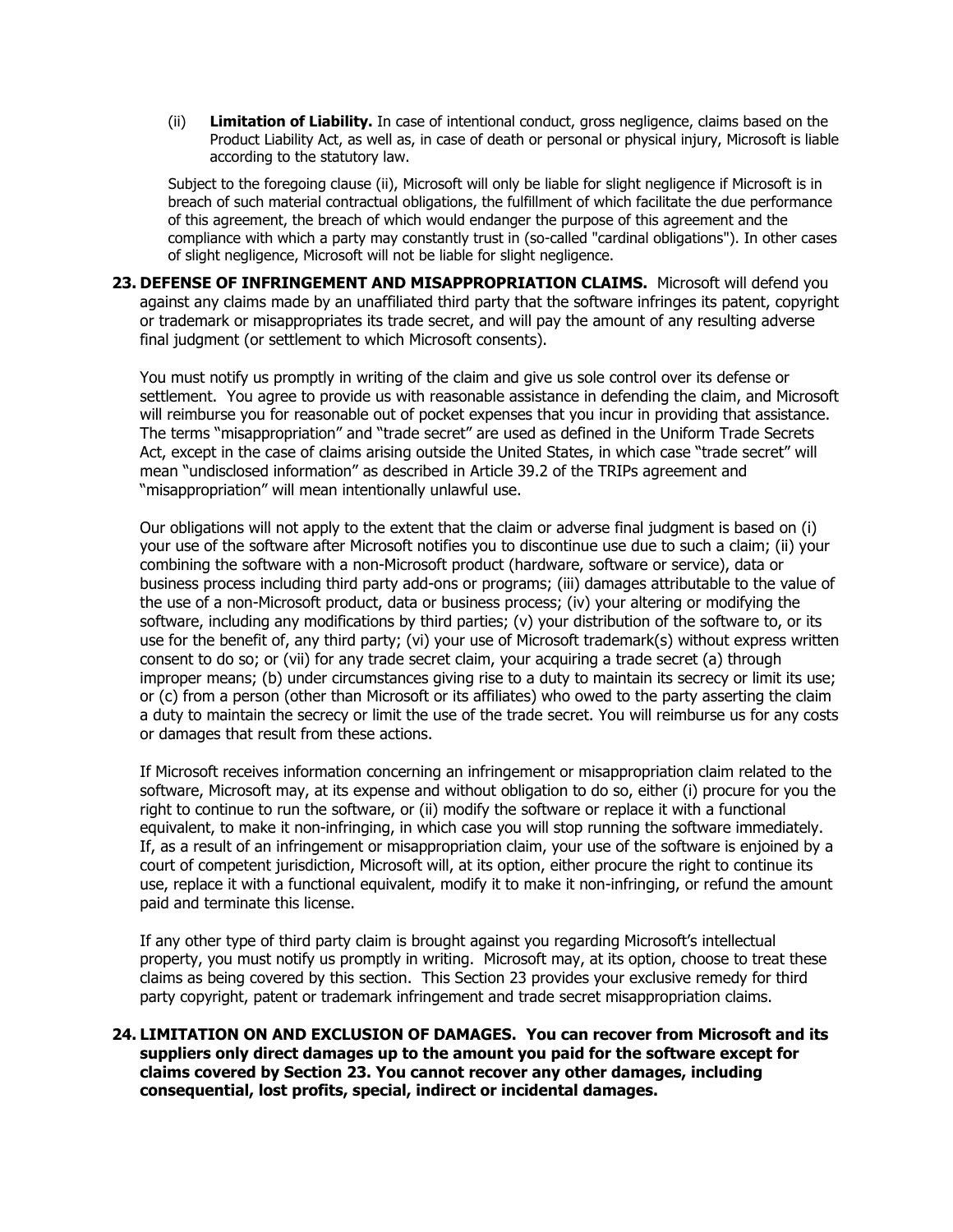This limitation applies to

- anything related to the: (i) software, (ii) services, (iii) content (including code) on any third party Internet sites, or (iv) third party materials; and
- claims for breach of contract, breach of warranty, guarantee or condition, strict liability, negligence, loss of data, damage to records or data, loss of goodwill, loss as a consequence of a business interruption or any other tort to the extent permitted by applicable law.

It also applies even if

- repair, replacement or a refund for the software does not fully compensate you for any losses; or
- Microsoft knew or should have known about the possibility of the damages.

Some states do not allow the exclusion or limitation of incidental or consequential damages, so the above limitation or exclusion may not apply to you. They also may not apply to you because your country may not allow the exclusion or limitation of incidental, consequential or other damages.

## **25. VERIFYING COMPLIANCE.**

- **a. Right to verify compliance.** You are required to keep records (including proof of purchase) relating to the software you use under this agreement. Microsoft has the right to verify compliance with this agreement, at Microsoft's expense. You agree to provide reasonable cooperation in the event of a compliance audit, including by allowing Microsoft, on request, to access the usage report as a tool in conducting the audit.
- **b.** Verification process and limitations. To verify compliance with the terms of this Agreement, Microsoft will engage an independent accountant from an internationally recognized public accounting firm, which will be subject to a confidentiality obligation. Verification will take place upon not fewer than 30 days' notice, during normal business hours and in a manner that does not interfere unreasonably with your operations. As an alternative, Microsoft can require you to complete Microsoft's self-audit questionnaire relating to the software you use under this agreement, but reserves the right to use a verification process as set out above.
- **c. Verification frequency.** If Microsoft undertakes verification and does not find material unlicensed use (license shortage of 5% or more), then Microsoft will not undertake another verification of the same entity for at least one year.
- **d. Use of Results.** Microsoft and Microsoft's auditors will use the information obtained in compliance verification only to enforce Microsoft's rights and to determine whether you are in compliance with the terms of this agreement. By invoking the rights and procedures described above, Microsoft does not waive its rights to enforce this agreement or to protect its intellectual property by any other means permitted by law.
- **e. Remedies for non-compliance.** If verification or self-audit reveals any unlicensed use, you must promptly order sufficient licenses to cover your use. If material unlicensed use is found, you must reimburse Microsoft for the costs Microsoft has incurred in verification and acquire the necessary additional licenses at single retail license cost within 30 days.

#### **\*\*\*\*\*\*\*\*\*\*\*\*\*\*\*\*\*\*\*\*\*\*\*\*\*\*\*\*\*\*\*\*\*\*\*\*\*\*\*\*\*\*\*\*\*\*\*\*\*\*\*\*\*\*\*\*\*\*\*\*\*\*\*\*\*\*\*\*\*\*\*\*\***

#### **LIMITED WARRANTY**

**A. LIMITED WARRANTY.** If you follow the instructions, the software will perform substantially as described in the Microsoft materials that you receive in or with the software.

References to "limited warranty" are references to the express warranty provided by Microsoft. This warranty is given in addition to other rights and remedies you may have under law, including your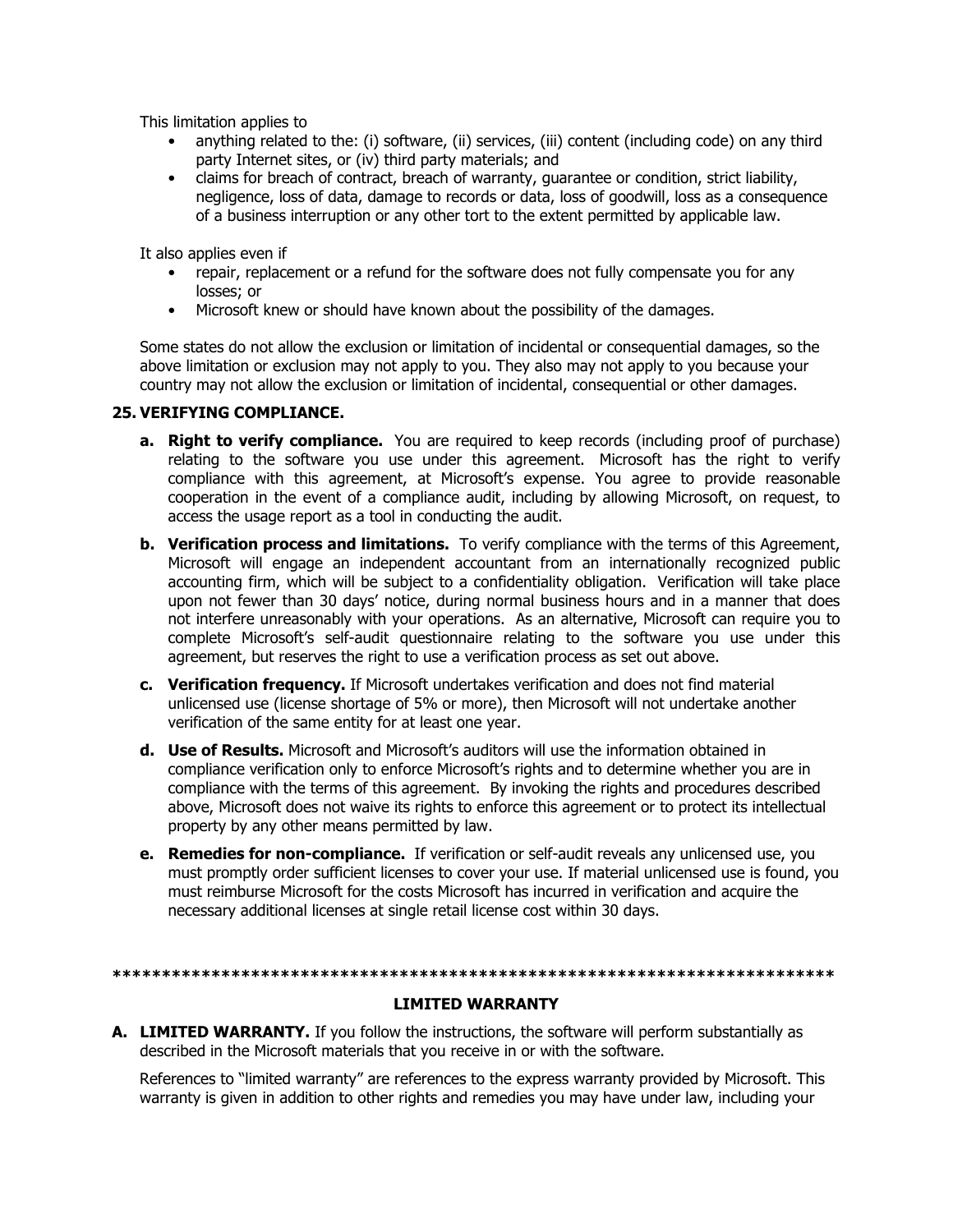rights and remedies in accordance with the statutory guarantees under local Consumer Law.

**B. TERM OF WARRANTY; WARRANTY RECIPIENT; LENGTH OF ANY IMPLIED WARRANTIES. The limited warranty covers the software for one year after acquired by the first user. If you receive supplements, updates, or replacement software during that year, they will be covered for the remainder of the warranty or 30 days, whichever is longer.** If the first user transfers the software, the remainder of the warranty will apply to the recipient.

**To the extent permitted by law, any implied warranties, guarantees or conditions last only during the term of the limited warranty.** Some states do not allow limitations on how long an implied warranty lasts, so these limitations may not apply to you. They also might not apply to you because some countries may not allow limitations on how long an implied warranty, guarantee or condition lasts.

- **C. EXCLUSIONS FROM WARRANTY.** This warranty does not cover problems caused by your acts (or failures to act), the acts of others, or events beyond Microsoft's reasonable control.
- **D. REMEDY FOR BREACH OF WARRANTY. Microsoft will repair or replace the software at no charge. If Microsoft cannot repair or replace it, Microsoft will refund the amount shown on your receipt for the software. It will also repair or replace supplements, updates and replacement software at no charge. If Microsoft cannot repair or replace them, it will refund the amount you paid for them, if any. You must uninstall the software and return any media and other associated materials to Microsoft with proof of purchase to obtain a refund. These are your only remedies for breach of the limited warranty.**
- **E. CONSUMER RIGHTS NOT AFFECTED. You may have additional consumer rights under your local laws, which this agreement cannot change.**
- **F. WARRANTY PROCEDURES.** You need proof of purchase for warranty service.
	- **1. United States and Canada.** For warranty service or information about how to obtain a refund for software acquired in the United States and Canada, contact Microsoft at
		- (800) MICROSOFT;
		- Microsoft Customer Service and Support, One Microsoft Way, Redmond, WA 98052-6399; or
		- visit www.microsoft.com/info/nareturns.htm.
	- **2. Europe, Middle East and Africa.** If you acquired the software in Europe, the Middle East or Africa, Microsoft Ireland Operations Limited makes this limited warranty. To make a claim under this warranty, you should contact either
		- Microsoft Ireland Operations Limited, Customer Care Centre, Atrium Building Block B, Carmanhall Road, Sandyford Industrial Estate, Dublin 18, Ireland; or
		- the Microsoft affiliate serving your country (see www.microsoft.com/worldwide).
	- **3. Australia.** If you acquired the software in Australia, contact Microsoft to make a claim at
		- 13 20 58; or
		- Microsoft Pty Ltd, 1 Epping Road, North Ryde NSW 2113, Australia.
	- **4. Outside United States, Canada, Europe, Middle East, Africa and Australia.** If you acquired the software outside the United States, Canada, Europe, the Middle East, Africa and Australia, contact the Microsoft affiliate serving your country (see www.microsoft.com/worldwide).
- **G. NO OTHER WARRANTIES. The limited warranty is the only direct warranty from Microsoft. Microsoft gives no other express warranties, guarantees or conditions. Where allowed by your local laws, Microsoft excludes implied warranties of merchantability, fitness for a particular purpose and non-infringement.** If your local laws give you any implied